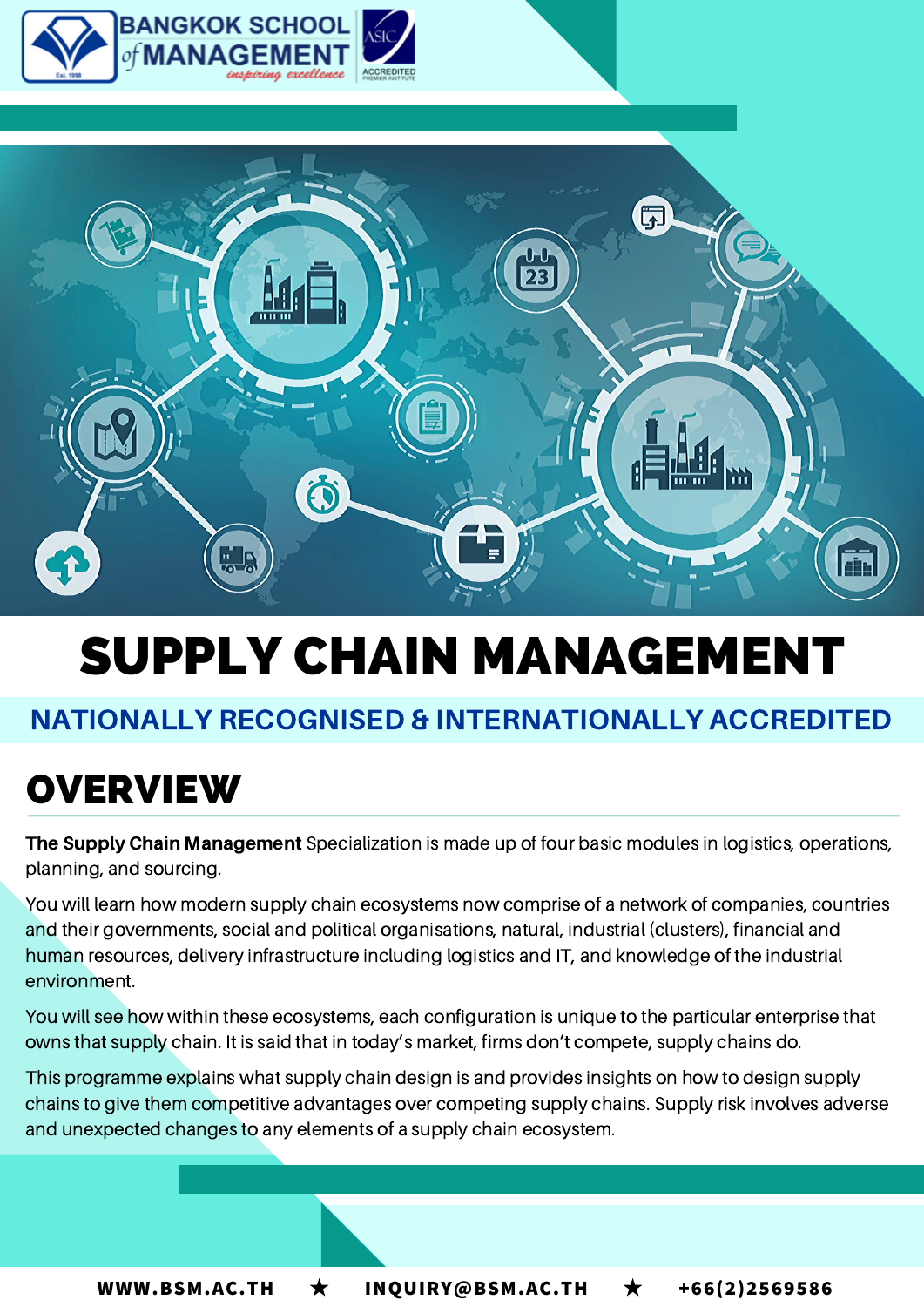## WHAT YOU WILL ACHIEVE

Upon the completion of this course, you will be able to:

- Explain what the terms supply chain and supply chain management mean.
- Describe what supply chain networks are.  $\bullet$
- Describe what is meant by integrated supply chain networks.
- Describe best practices in supply chain networks; Define what supply chain ecosystem is.  $\bullet$
- Describe how to map a supply chain ecosystem.
- Describe how to use the ecosystem framework in supply chain analysis.
- Describe how modern manufacturing and services are intertwined.
- Describe how supply chain networks can be affected by disruptions and innovations.  $\bullet$
- List and describe the two steps in global supply chain design.  $\bullet$
- List and describe the five steps in global supply chain formation.
- Describe what Governance Formation involves.
- List and describe the types of Supplier Asset Specificity.
- Describe risks to supply chains.Describe the aim of Supply Chain Risk Management.  $\bullet$
- List the elements of a Supply Chain Ecosystem.  $\bullet$
- Describe and give examples of resource uncertainties.  $\bullet$
- Describe and give examples of economic and political related uncertainties.
- List the characteristics of Wicked problems.
- Describe Cyber risks and the elements of a cyber attack.  $\bullet$
- List the six strategies to reduce overall risk exposure.

## METHODOLOGY

Well-balanced theoretical and practical methodology, which includes interactive discussions, case studies, interactive activities/exercises and assignments to understand the concepts and their applicability

### FEE

#### USD2,150/ per person Group Discount:

- 2-4 pax : 2.5%
- 5-7 pax : 5%
- 8-10 pax : 10%
- $\bullet$  11-13 pax : 15%
- 14-16 pax : 20%
- \*\*\*Allprices are VAT inclusive.

#### Fee Includes:

- 5-Day Training
- Nationally Recognized and Internationally Accredited Certificate of Completion
- Module Notes and Stationary
- Tea/Coffee Breaks
- Working Lunches
- \*Note: all other expenses are to be borne by participants.

**WWW.BSM.AC.TH** ★ **INQUIRY@BSM.AC.TH** ★ **+66(2)2569586**